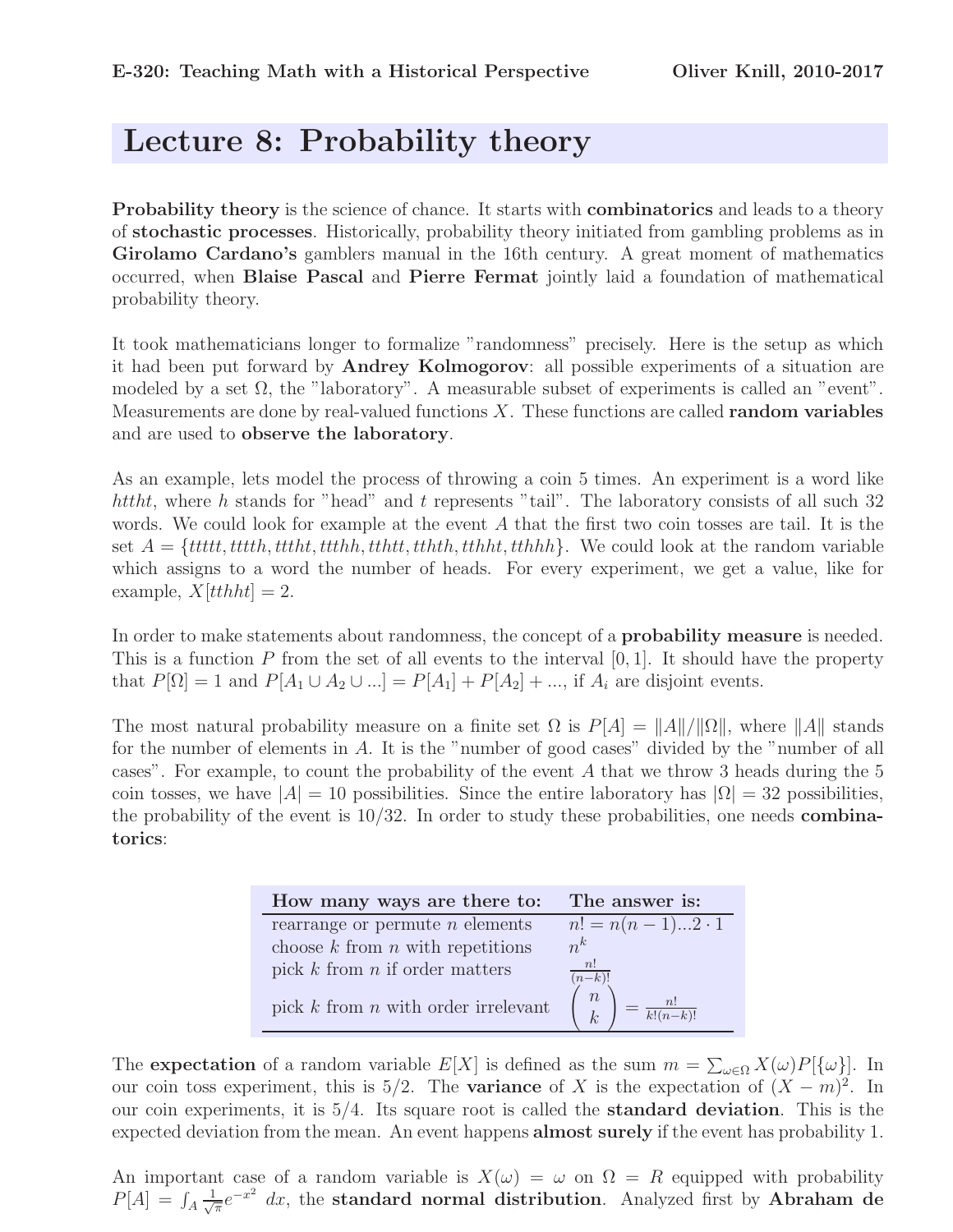Moivre in 1733, it was studied by Carl Friedrich Gauss in 1807 and therefore also called Gaussian distribution.

Two random variables X, Y are called **decorrelated**, if  $E[XY] = E[X] \cdot E[Y]$ . If for any functions f, g also  $f(X)$  and  $g(Y)$  are decorrelated, then X, Y are called **independent**. Two random variables are said to have the same distribution, if for any  $a < b$ , the events  $\{a \le X \le b\}$  and  ${a \leq Y \leq b}$  are independent. If X, Y are decorrelated, then the relation  $Var[X] + Var[Y] =$  $Var[X + Y]$  holds which is just **Pythagoras theorem**, because decorrelated can be understood geometrically:  $X - E[X]$  and  $Y - E[Y]$  are orthogonal. A common problem is to study the sum of independent random variables  $X_n$  with identical distribution. One abbreviates this IID. Here are the three most important theorems which we formulate in the case, whee all random variables are assumed to have expectatation 0 and standard deviation 1. Let  $S_n = X_1 + ... + X_n$  be the  $n$ 'th sum of the IID random variables. It is also called a random walk.

LLN Law of Large Numbers assures that  $S_n/n$  converges to 0.

CLT Central Limit Theorem: $S_n/\sqrt{n}$  approaches the Gaussian distribution.

LIL **Law of Iterated Logarithm:**  $S_n/\sqrt{2n \log \log(n)}$  accumulates in  $[-1, 1]$ .

The LLN shows that one can find out about the expectation by averaging experiments. The CLT explains why one sees the standard normal distribution so often. The LIL finally gives us a precise estimate how fast  $S_n$  grows. Things become interesting if the random variables are no more independent. Generalizing LLN,CLT,LIL to such situations is part of ongoing research.

Here are two open questions in probability theory:

Are  $\pi, e, \sqrt{2}$ ... normal: do all digits appear with the same frequency? What growth rates  $\Lambda_n$  can occur in  $S_n/\Lambda_n$  having limsup 1 and liminf  $-1$ ?

For the second question, there are examples for  $\Lambda_n = 1, \lambda_n = \log(n)$  and of course  $\lambda_n = \sqrt{n \log \log(n)}$  from LIL if the random variables are independent. Examples of random variables  $\sqrt{n} \log \log(n)$  from LIL if the random variables are independent. Examples of random variables which are not independent are  $X_n = \cos(n\sqrt{2})$ .

Statistics is the science of modeling random events in a probabilistic setup. Given data points, we want to find a model which fits the data best. This allows to understand the past, predict the future or discover laws of nature. The most common task is to find the mean and the standard deviation of some data. The mean is also called the average and given by  $m = \frac{1}{n} \sum_{k=1}^n x_k$ . The variance is  $\sigma^2 = \frac{1}{n} \sum_{k=1}^n (x_k - m)^2$  with standard deviation  $\sigma$ .

A sequence of random variables  $X_n$  define a so called **stochastic process**. Continuous versions of such processes are where  $X_t$  is a curve of random random variables. An important example is Brownian motion, which is a model of a random particles.

Besides gambling and analyzing data, also physics was an important motor to develop probability theory. An example is statistical mechanics where laws of nature are studied with probabilistic methods. A famous physical law is **Ludwig Boltzmann's** relation  $S = k \log(W)$  for entropy, a formula which decorates Boltzmann's tombstone. The **entropy** of a probability measure  $P[\{k\}] = p_k$  on a finite set  $\{1, ..., n\}$  is defined as  $S = -\sum_{i=1}^n p_i \log(p_i)$ . Today, we would reformulate Boltzmann's law and say that it is the expectation  $S = E[log(W)]$  of the logarithm of the "Wahrscheinlichkeit" random variable  $W(i) = 1/p_i$  on  $\Omega = \{1, ..., n\}$ . Entropy is important because nature tries to maximize it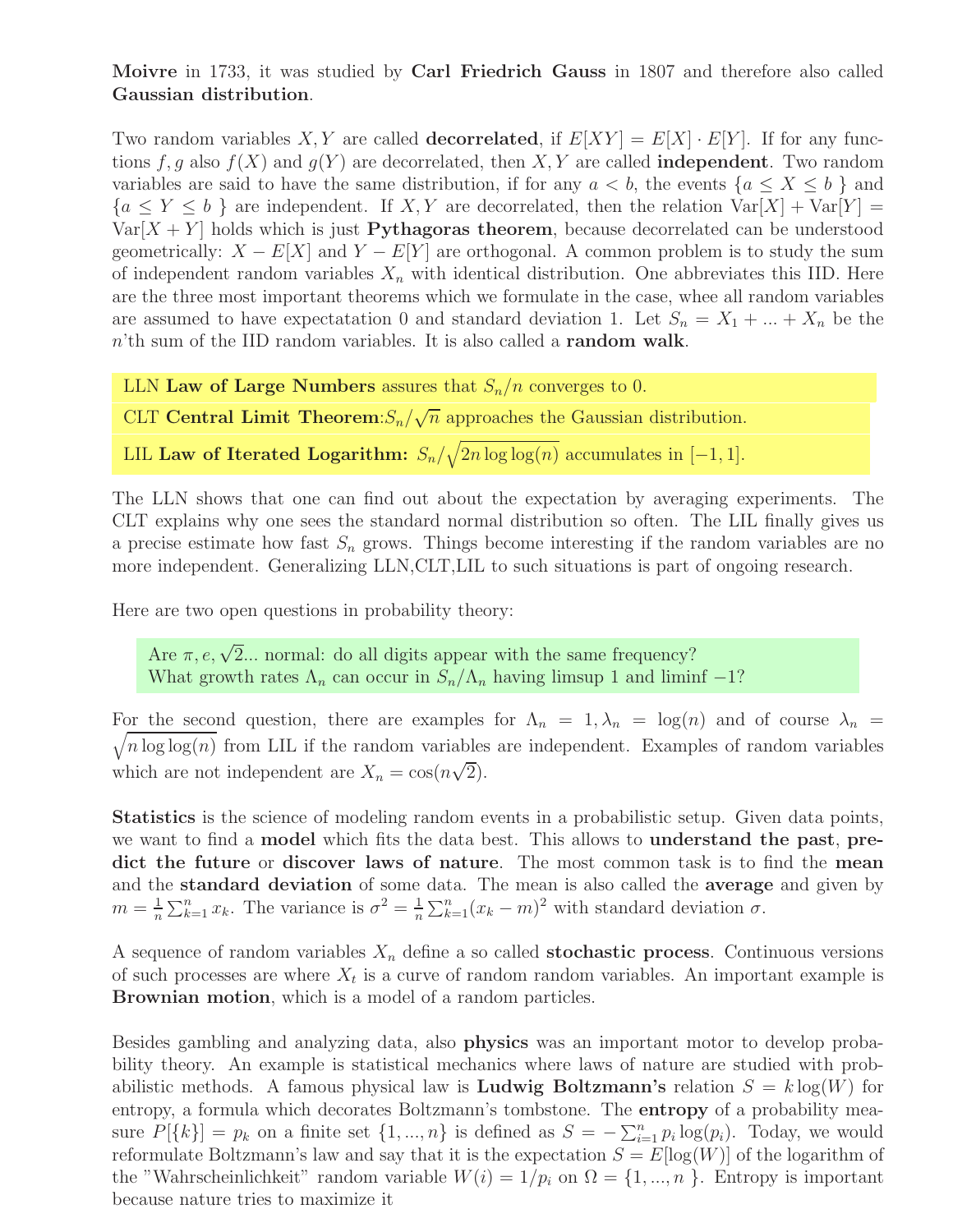# Lecture 8: Probability theory

## Buffon Needle problem

#### Problem We throw a needle of length one onto a grid spaced by 1 and look at the probability to hit a grid.

The answer is an integral. Since for a given angle  $\theta$  the probability of hitting the grid is  $|\sin(\theta)|$ , the probability is

$$
\int_0^{2\pi} |\sin(x)| \, dx/(2\pi) = 4/(2\pi) = 2/\pi.
$$

Petersburg Paradox

During class we looked at the following vexing problem:

#### Problem We throw dices until tail appears. If  $k$ times head came first, we get  $2^k$  dollars. What is a fair fee to pay each time?

The paradox is that nobody would want to buy a 20 dollar entry fee. Mathematically, you win with probability  $2^{-k}$  an amount of  $2^k$  leading to an infinite expectation.

One solution is to look what happens if there is a limit  $K$  to the jackpot. The expected win is now about  $log_2(K)$ .

#### Martingale strategy

Here is a related but more primitive problem. Why does this "Martingale strategy" not work?

#### Problem We play roulette. Whenever we lose we double our input. We stop the first time we win.

Game 1: we enter a dollar and win. We stop playing. Game 2: we enter a dollar and lose first. We bet 2 dollars. We lose again. We bet 4 dollars. Now we win. We have entered 7 dollars and won 8. We walk away with one dollar.